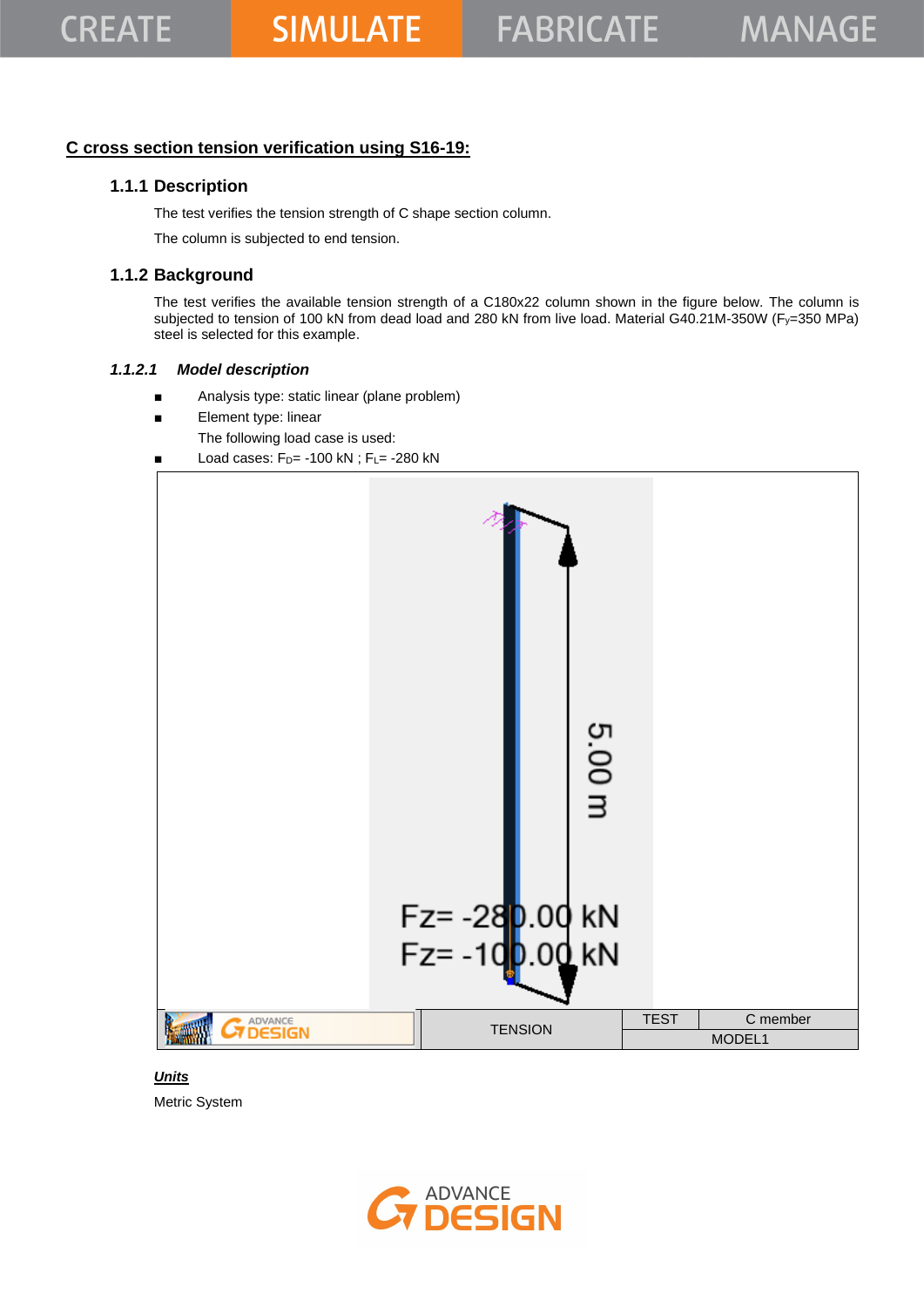#### **Geometry**

■ Cross section:

| Dimensions and surface area |                            |                      | <b>Properties</b>         |                         |
|-----------------------------|----------------------------|----------------------|---------------------------|-------------------------|
|                             | Area                       |                      | <b>Strong Axis (Y-Y)</b>  |                         |
|                             | A                          | $27.90 \text{ cm}^2$ | $I_{y}$                   | 1130 $cm4$              |
|                             | Depth                      |                      | $S_{y}$                   | 127 $cm3$               |
|                             | $\boldsymbol{h}$           | 17.78 cm             | $Z_{y}$                   | $163$ $cm3$             |
|                             | <b>Web thickness</b>       |                      | Weak Axis (Z-Z)           |                         |
|                             | $t_{\scriptscriptstyle W}$ | 1.06cm               | Iz                        | $57 \text{ cm}^4$       |
| y---                        | <b>Flange width</b>        |                      | Sz                        | $47.4 \text{ cm}^3$     |
|                             | $\bm{b}$                   | 5.80cm               | Zz                        | $26.7$ c $m3$           |
|                             | <b>Flange thickness</b>    |                      | Shear area                |                         |
|                             | $t_f$                      | 0.93cm               | $A_{y}$                   | 10.79 $cm2$             |
|                             | <b>Filet radius</b>        |                      | $A_z$                     | 18.87 $cm2$             |
| æ                           | $\mathbf{r}$               | 0.99cm               | <b>Torsional constant</b> |                         |
|                             |                            |                      | J                         | 13.92 $cm4$             |
|                             |                            |                      | <b>Warping constant</b>   |                         |
|                             |                            |                      | $c_{w}$                   | 3435.72 cm <sup>6</sup> |
|                             |                            |                      |                           |                         |
|                             |                            |                      |                           |                         |
|                             |                            |                      |                           |                         |
|                             |                            |                      |                           |                         |
|                             | C180x22                    |                      |                           |                         |

■ Beam length: L = 500 cm

#### Materials properties

Steel G40.21M-350W is used. The following characteristics are used in relation to this material:

- $\blacksquare$  Yield strength  $f_y=350$  MPa
- Longitudinal elastic modulus: E=200000 MPa
- Shear modulus of rigidity: G=76923.1 MPa

#### Boundary conditions

The boundary conditions are described below:

- Outer:
	- ► Support at  $X = 500$  cm (Restraints: TX, TY, TZ, Rx, Ry, Rz)
- Inner: None.

#### **Loading**

The column is subjected to the following load combinations and actions:

- $ULS: q = 1.25 \times D + 1.5 \times L$
- $\blacksquare$  LSS: q =1 x D + 1 x L

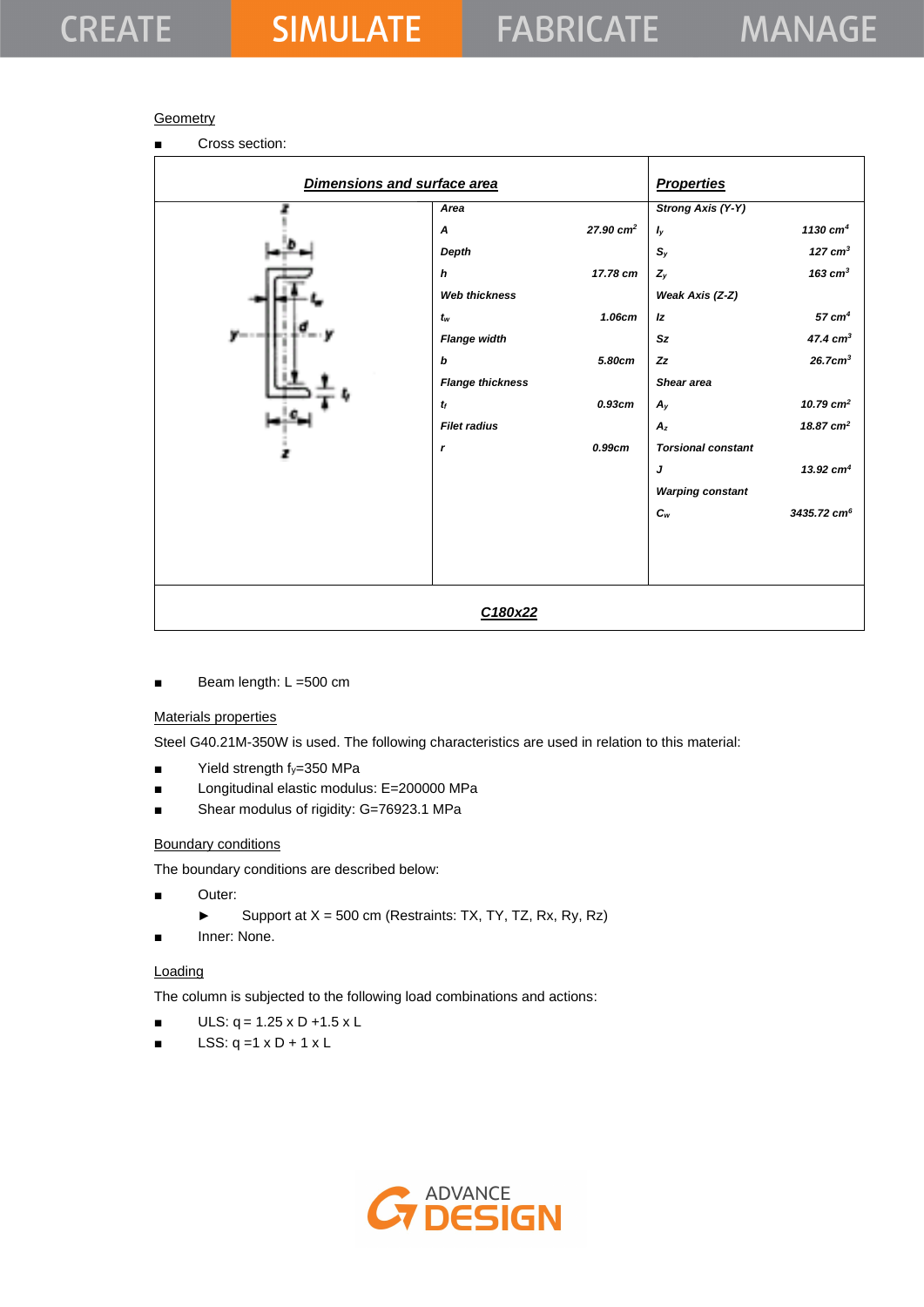### *1.1.2.2 Reference results in calculating*

#### Reference solution

From the NBC 2015, the required tension strength for the design is:

ULS  $|Fx| = 1.25 \times 100 + 1.5 \times 280$  $|Fx| = 545 kN$ 

The Factored tensile resistance  $T_r$  of a member subjected to axial tension is computed from the clause 13.2:

$$
T_r = \phi \times Ag \times Fy
$$

In order to verify the plasticity of the gross section with the factored load computed at ULS:

**ULS**  $\phi = 0.9$  $T_r = \phi \times Ag \times Fy = 0.9 \times 2790 \times 350$  $= 878.85 kN$  $T_f = Fx = 545 kN < T_r = 878.85 kN$  O.K Work ratio:  $T_f$  $\sqrt{T_r} = 62\%$ 

Since the member is under tension forces only the verification of bending resistance and combined forces is unnecessary.

**Finite elements modeling**

- Linear element: S beam,
- 6 nodes,
- 1 linear element.

#### *1.1.2.3 Results comparison*

| <b>Result name</b> | <b>Result description</b>   | Reference value | AD value  | <b>Percent</b><br><b>Difference</b> |
|--------------------|-----------------------------|-----------------|-----------|-------------------------------------|
| Тr                 | Factored tensile resistance | 878.85 kN       | 897.75 kN | $0.00\%$                            |
|                    | Design ratio                | 62%             | 62%       | $0.00\%$                            |